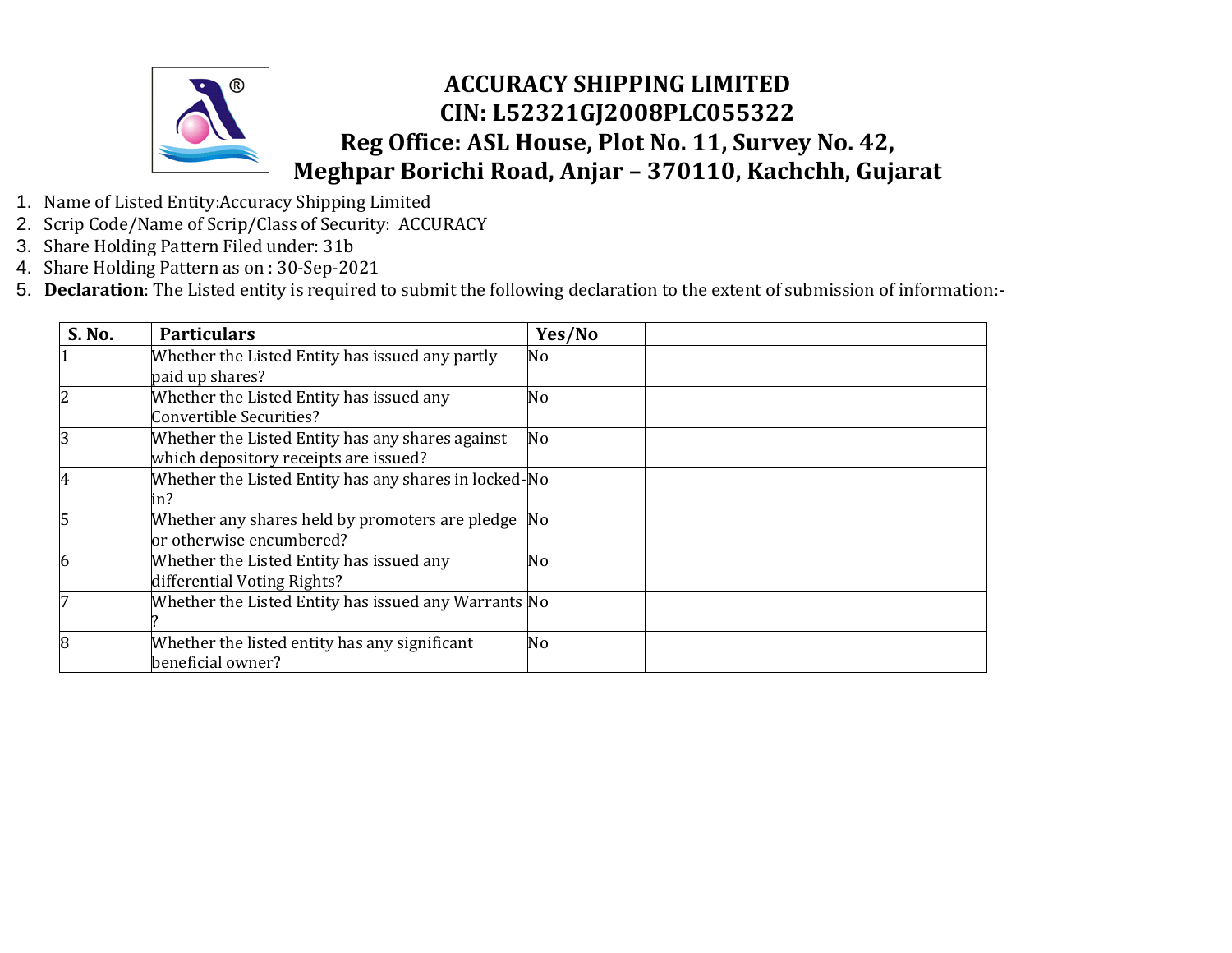

### **ACCURACY SHIPPING LIMITED CIN: L52321GJ2008PLC055322 Reg Office: ASL House, Plot No. 11, Survey No. 42, Meghpar Borichi Road, Anjar – 370110, Kachchh, Gujarat**

Table I - Summary Statement holding of specified securities

| <b>Catego</b>           | Category of   | Nos. of                      | No. of fully     | $No.$ of          | No. of                          | <b>Total</b>   | <b>Shareholding</b>             |                           | <b>Number of Voting Rights</b> |                      |                   | No. of                                  | Shareholding, as                         | <b>Number of</b> |            |     | <b>Number of</b>        | Number of             |
|-------------------------|---------------|------------------------------|------------------|-------------------|---------------------------------|----------------|---------------------------------|---------------------------|--------------------------------|----------------------|-------------------|-----------------------------------------|------------------------------------------|------------------|------------|-----|-------------------------|-----------------------|
| $\frac{ry}{(l)}$        | shareholder   | shareh                       | paid up          | <b>Partly</b>     | shares                          | nos.           | as a % of total                 |                           | held in each class of          |                      |                   | <b>Shares</b>                           | a % assuming                             | Locked in        |            |     | <b>Shares</b>           | equity<br>shares held |
|                         | (II)          | olders<br>$\overline{(III)}$ | equity<br>shares | paid-up<br>equity | underlying<br><b>Depository</b> | shares<br>held | no. of shares<br>(calculated as |                           |                                | securities<br>(IX)   |                   | <b>Underlying</b><br><b>Outstanding</b> | full conversion<br><i>of convertible</i> | shares           |            |     | pledged or<br>otherwise | in                    |
|                         |               |                              | held             | shares            | Receipts                        | $(VII) =$      | per SCRR,                       |                           |                                |                      |                   | convertible                             | securities (as a                         | (XII)            |            |     | encumbered              | dematerializ          |
|                         |               |                              | (IV)             | held              | (VI)                            | $(IV)+(V)+$    | 1957)                           |                           |                                |                      |                   | securities                              | percentage of                            |                  |            |     | (XIII)                  | ed form               |
|                         |               |                              |                  | $\overline{(V)}$  |                                 | $-UU$          | (VIII)                          |                           |                                |                      |                   | (including                              | diluted share                            |                  |            |     |                         |                       |
|                         |               |                              |                  |                   |                                 |                | As a % of                       |                           | <b>No of Voting</b>            |                      | <b>Total</b>      | <b>Warrants</b> )                       | capital)                                 | No.              | As a       | No. | As a                    | (XIV)                 |
|                         |               |                              |                  |                   |                                 |                | $(A+B+C2)$                      |                           | <b>Rights</b>                  |                      | as a              | $\overline{(X)}$                        |                                          | (a)              | % of       | (a) | % of                    |                       |
|                         |               |                              |                  |                   |                                 |                |                                 | Clas                      | Clas                           | $\operatorname{Tot}$ | $%$ of<br>$(A+B+$ |                                         | $(XI) = (VII) + (X)$                     |                  | total      |     | total<br><b>Share</b>   |                       |
|                         |               |                              |                  |                   |                                 |                |                                 | s eg:<br>$\boldsymbol{X}$ | $\boldsymbol{s}$               | al                   | $\mathcal{C}$     |                                         | As a % of                                |                  | Shar<br>es |     | s held                  |                       |
|                         |               |                              |                  |                   |                                 |                |                                 |                           | eg:y                           |                      |                   |                                         | $(A+B+C2)$                               |                  | held       |     | (b)                     |                       |
|                         |               |                              |                  |                   |                                 |                |                                 |                           |                                |                      |                   |                                         |                                          |                  | (b)        |     |                         |                       |
|                         |               |                              |                  |                   |                                 |                |                                 |                           |                                |                      |                   |                                         |                                          |                  |            |     |                         |                       |
|                         |               |                              |                  |                   |                                 |                |                                 |                           |                                |                      |                   |                                         |                                          |                  |            |     |                         |                       |
|                         |               |                              |                  |                   |                                 |                |                                 |                           |                                |                      |                   |                                         |                                          |                  |            |     |                         |                       |
|                         |               |                              |                  |                   |                                 |                |                                 |                           |                                |                      |                   |                                         |                                          |                  |            |     |                         |                       |
|                         |               |                              |                  |                   |                                 |                |                                 |                           |                                |                      |                   |                                         |                                          |                  |            |     |                         |                       |
|                         |               |                              |                  |                   |                                 |                |                                 |                           |                                |                      |                   |                                         |                                          |                  |            |     |                         |                       |
| A                       | Promoter & 2  |                              | 95458090         |                   | O.                              | 95458063.4     |                                 | 954                       | $\bf{0}$                       |                      | 954 63.4          | IO.                                     | 63.4                                     | n                | 0          |     |                         | 9545809               |
|                         |               |                              |                  |                   |                                 |                |                                 |                           |                                |                      |                   |                                         |                                          |                  |            |     |                         |                       |
|                         | Promoter      |                              |                  |                   |                                 |                |                                 | 580                       |                                | 580                  |                   |                                         |                                          |                  |            |     |                         |                       |
|                         | Group         |                              |                  |                   |                                 |                |                                 |                           |                                |                      |                   |                                         |                                          |                  |            |     |                         |                       |
| $\mathbf{B}$            | Public        | 2944                         | 55101910         |                   | O.                              | 55101936.6     |                                 | 551                       | $\mathbf{0}$                   |                      | 551 36.6          | IO.                                     | 36.6                                     | n                | 0          |     |                         | 5510191               |
|                         |               |                              |                  |                   |                                 |                |                                 |                           |                                |                      |                   |                                         |                                          |                  |            |     |                         |                       |
|                         |               |                              |                  |                   |                                 |                |                                 | 019                       |                                | 019                  |                   |                                         |                                          |                  |            |     |                         |                       |
|                         |               |                              |                  |                   |                                 |                |                                 |                           |                                |                      |                   |                                         |                                          |                  |            |     |                         |                       |
|                         |               |                              |                  |                   |                                 |                |                                 |                           |                                |                      |                   |                                         |                                          |                  |            |     |                         |                       |
| $\overline{\mathsf{C}}$ | Non           |                              |                  |                   |                                 |                | n                               | h                         | n                              | 0                    | O.                | n                                       | O                                        |                  | ሰ          |     | n                       | n                     |
|                         | Promoter-     |                              |                  |                   |                                 |                |                                 |                           |                                |                      |                   |                                         |                                          |                  |            |     |                         |                       |
|                         |               |                              |                  |                   |                                 |                |                                 |                           |                                |                      |                   |                                         |                                          |                  |            |     |                         |                       |
|                         | Non Public    |                              |                  |                   |                                 |                |                                 |                           |                                |                      |                   |                                         |                                          |                  |            |     |                         |                       |
| $\overline{C1}$         | <b>Shares</b> |                              |                  |                   |                                 | 0              | Ю                               | 0                         | n                              | 0                    | $\bf{0}$          |                                         |                                          |                  | 0          |     |                         |                       |
|                         | underlying    |                              |                  |                   |                                 |                |                                 |                           |                                |                      |                   |                                         |                                          |                  |            |     |                         |                       |
|                         |               |                              |                  |                   |                                 |                |                                 |                           |                                |                      |                   |                                         |                                          |                  |            |     |                         |                       |
|                         | <b>DRs</b>    |                              |                  |                   |                                 |                |                                 |                           |                                |                      |                   |                                         |                                          |                  |            |     |                         |                       |
| C <sub>2</sub>          | Shares held 0 |                              |                  |                   |                                 |                |                                 |                           | n                              |                      |                   |                                         |                                          |                  |            |     |                         |                       |
|                         |               |                              |                  |                   |                                 |                |                                 |                           |                                |                      |                   |                                         |                                          |                  |            |     |                         |                       |
|                         | by            |                              |                  |                   |                                 |                |                                 |                           |                                |                      |                   |                                         |                                          |                  |            |     |                         |                       |
|                         | Employee      |                              |                  |                   |                                 |                |                                 |                           |                                |                      |                   |                                         |                                          |                  |            |     |                         |                       |
|                         |               |                              |                  |                   |                                 |                |                                 |                           |                                |                      |                   |                                         |                                          |                  |            |     |                         |                       |
|                         | Trusts        |                              |                  |                   |                                 |                |                                 |                           |                                |                      |                   |                                         |                                          |                  |            |     |                         |                       |
|                         | Total         | 2946                         | 15056000         |                   | O.                              | 150560 100     |                                 | 150                       | $\bf{0}$                       |                      | 150 100           | 0                                       | 100                                      | n                | N          |     |                         | 15056000              |
|                         |               |                              |                  |                   |                                 | 00             |                                 | 560                       |                                | 560                  |                   |                                         |                                          |                  |            |     |                         |                       |
|                         |               |                              |                  |                   |                                 |                |                                 |                           |                                |                      |                   |                                         |                                          |                  |            |     |                         |                       |
|                         |               |                              |                  |                   |                                 |                |                                 | 00                        |                                | 00                   |                   |                                         |                                          |                  |            |     |                         |                       |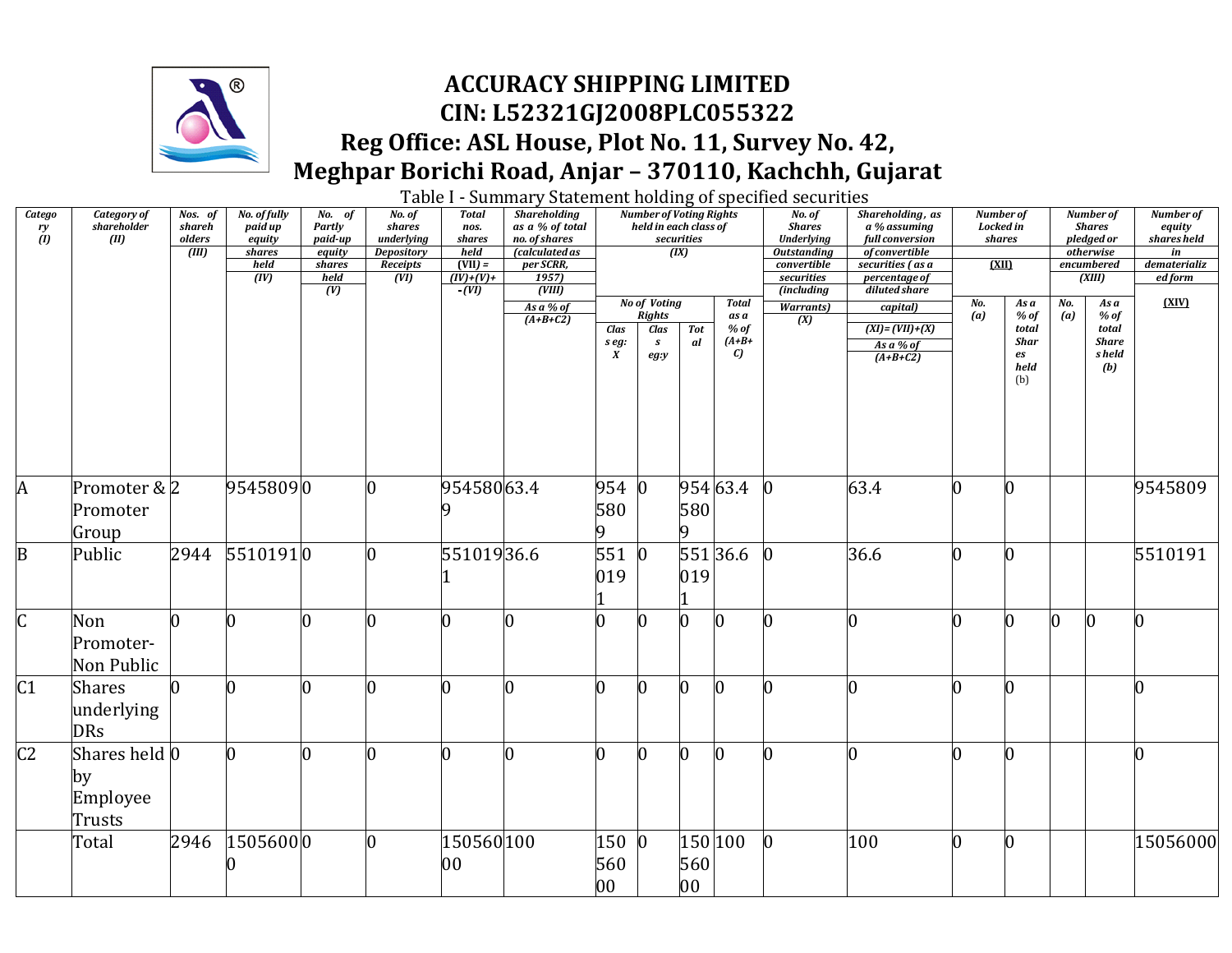

Table II - Statement showing shareholding pattern of the Promoter and Promoter Group

|                | <b>Category &amp; Name</b> | PAN                 | No. of | No. of       | Partly         | Nos. of                       | <b>Total</b>     | <b>Sharehol</b>      |                                  | <b>Number of Voting Rights held in</b> |                   |                               | No. of                            | <b>Shareholdin</b>           | Number of        |                      |                | <b>Number</b> of        | <b>Number</b> of   |
|----------------|----------------------------|---------------------|--------|--------------|----------------|-------------------------------|------------------|----------------------|----------------------------------|----------------------------------------|-------------------|-------------------------------|-----------------------------------|------------------------------|------------------|----------------------|----------------|-------------------------|--------------------|
|                | of the                     | (III)               | shareh | fully        | $p$ aid-up     | shares                        | nos.             | $\frac{d}{d}$        |                                  | each class of securities               |                   |                               | <b>Shares</b>                     | $g$ , as a %                 | <b>Locked</b> in |                      |                | <b>Shares</b>           | equity             |
|                | <b>Shareholders</b>        |                     | older  | $p$ aid      | equity         | underlying                    | shares           | calculate            |                                  |                                        | $\overline{(IX)}$ |                               | <b>Underlying</b>                 | assuming                     |                  | shares               |                | pledged or              | shares held        |
|                | $\mathbf{U}$               |                     | (III)  | up<br>equity | shares<br>held | <b>Depository</b><br>Receipts | held<br>$(VII =$ | d as per<br>SCRR,    |                                  |                                        |                   |                               | <b>Outstanding</b><br>convertible | full<br>conversion           |                  | (XII)                |                | otherwise<br>encumbered | in<br>dematerializ |
|                |                            |                     |        | share        | (V)            | $\overline{(VI)}$             | $IV+V+VI$        | 1957                 |                                  |                                        |                   |                               | securities                        | of                           |                  |                      |                | $\overline{K}$ iin      | ed form            |
|                |                            |                     |        | s held       |                |                               |                  |                      |                                  | <b>No of Voting Rights</b>             |                   | <b>Total as</b>               | <i>(including</i>                 | convertible                  | No.              | As a                 | N <sub>0</sub> | As a                    | (XIV)              |
|                |                            |                     |        | (IV)         |                |                               |                  | As $a\%$ of          |                                  |                                        |                   | a % of                        | <b>Warrants</b> )                 | securities                   | (a)              | $%$ of               | (a)            | $%$ of                  |                    |
|                |                            |                     |        |              |                |                               |                  | $(A+B+C2)$<br>(VIII) |                                  |                                        |                   | <b>Total</b><br><b>Voting</b> | $\overline{(X)}$                  | as a<br>percentage           |                  | total<br><b>Shar</b> |                | total<br>share          |                    |
|                |                            |                     |        |              |                |                               |                  |                      | <b>Class</b><br>$\boldsymbol{X}$ | <b>Class</b><br>Y                      | <b>Tot</b><br>al  | rights                        |                                   | of diluted                   |                  | es                   |                | s held                  |                    |
|                |                            |                     |        |              |                |                               |                  |                      |                                  |                                        |                   |                               |                                   | share                        |                  | held                 |                | (b)                     |                    |
|                |                            |                     |        |              |                |                               |                  |                      |                                  |                                        |                   |                               |                                   | capital)                     |                  | (b)                  |                |                         |                    |
|                |                            |                     |        |              |                |                               |                  |                      |                                  |                                        |                   |                               |                                   | $(XI) =$<br>$(VII)+(X)$ as a |                  |                      |                |                         |                    |
|                |                            |                     |        |              |                |                               |                  |                      |                                  |                                        |                   |                               |                                   | % of                         |                  |                      |                |                         |                    |
|                |                            |                     |        |              |                |                               |                  |                      |                                  |                                        |                   |                               |                                   | $A+B+C2$                     |                  |                      |                |                         |                    |
|                |                            |                     |        |              |                |                               |                  |                      |                                  |                                        |                   |                               |                                   |                              |                  |                      |                |                         |                    |
| $\overline{1}$ | Indian                     |                     |        | O.           | $\overline{0}$ |                               | O.               | O.                   |                                  |                                        | $\Omega$          | n                             |                                   | n                            | 0                | O                    |                |                         | IO.                |
| a              | Individuals/               |                     | 2      | 9545 0       |                |                               | 95458063.4       |                      | 9545 0                           |                                        |                   | 954 63.4                      |                                   | 63.4                         |                  | 0                    |                |                         | 9545809            |
|                | Hindu                      |                     |        | 809          |                |                               |                  |                      | 809                              |                                        | 580               |                               |                                   |                              |                  |                      |                |                         |                    |
|                | undivided                  |                     |        |              |                |                               |                  |                      |                                  |                                        |                   |                               |                                   |                              |                  |                      |                |                         |                    |
|                |                            |                     |        |              |                |                               |                  |                      |                                  |                                        |                   |                               |                                   |                              |                  |                      |                |                         |                    |
|                | Family                     |                     |        |              |                |                               |                  |                      |                                  |                                        |                   |                               |                                   |                              |                  |                      |                |                         |                    |
|                | <b>VINAY</b>               | $ACPP$ <sup>1</sup> |        | 5753 0       |                |                               | 57538038.22      |                      | 5753 0                           |                                        |                   | 57538.22                      |                                   | 38.22                        |                  |                      |                |                         | 5753809            |
|                | <b>DINANATH</b>            | T128                |        | 809          |                |                               |                  |                      | 809                              |                                        | 380               |                               |                                   |                              |                  |                      |                |                         |                    |
|                |                            |                     |        |              |                |                               |                  |                      |                                  |                                        |                   |                               |                                   |                              |                  |                      |                |                         |                    |
|                | TRIPATHI                   | 3K                  |        |              |                |                               |                  |                      |                                  |                                        | 9                 |                               |                                   |                              |                  |                      |                |                         |                    |
|                | RAMA VINAYAEKP1            |                     |        | 3792 0       |                |                               | 37920025.19      |                      | 3792 0                           |                                        |                   | 379 25.19                     |                                   | 25.19                        |                  |                      |                |                         | 3792000            |
|                | <b>TRIPATHI</b>            | T008                |        | 000          |                |                               |                  |                      | 000                              |                                        | 200               |                               |                                   |                              |                  |                      |                |                         |                    |
|                |                            |                     |        |              |                |                               |                  |                      |                                  |                                        |                   |                               |                                   |                              |                  |                      |                |                         |                    |
|                |                            | 9E                  |        |              |                |                               |                  |                      |                                  |                                        |                   |                               |                                   |                              |                  |                      |                |                         |                    |
|                | Dhanwanti                  | <b>ZZZZ</b>         |        |              |                |                               | l0               | 0                    |                                  |                                        | 0                 |                               |                                   |                              | O.               | 0                    |                |                         | 0                  |
|                | Tripathi                   | Z999                |        |              |                |                               |                  |                      |                                  |                                        |                   |                               |                                   |                              |                  |                      |                |                         |                    |
|                |                            |                     |        |              |                |                               |                  |                      |                                  |                                        |                   |                               |                                   |                              |                  |                      |                |                         |                    |
|                |                            | 9Z                  |        |              |                |                               |                  |                      |                                  |                                        |                   |                               |                                   |                              |                  |                      |                |                         |                    |
|                | Ganesh                     | ZZZZ C              |        |              |                |                               | l0               | 0                    |                                  |                                        | O                 |                               |                                   |                              |                  |                      |                |                         | $\overline{0}$     |
|                | Tripathi                   | Z999                |        |              |                |                               |                  |                      |                                  |                                        |                   |                               |                                   |                              |                  |                      |                |                         |                    |
|                |                            |                     |        |              |                |                               |                  |                      |                                  |                                        |                   |                               |                                   |                              |                  |                      |                |                         |                    |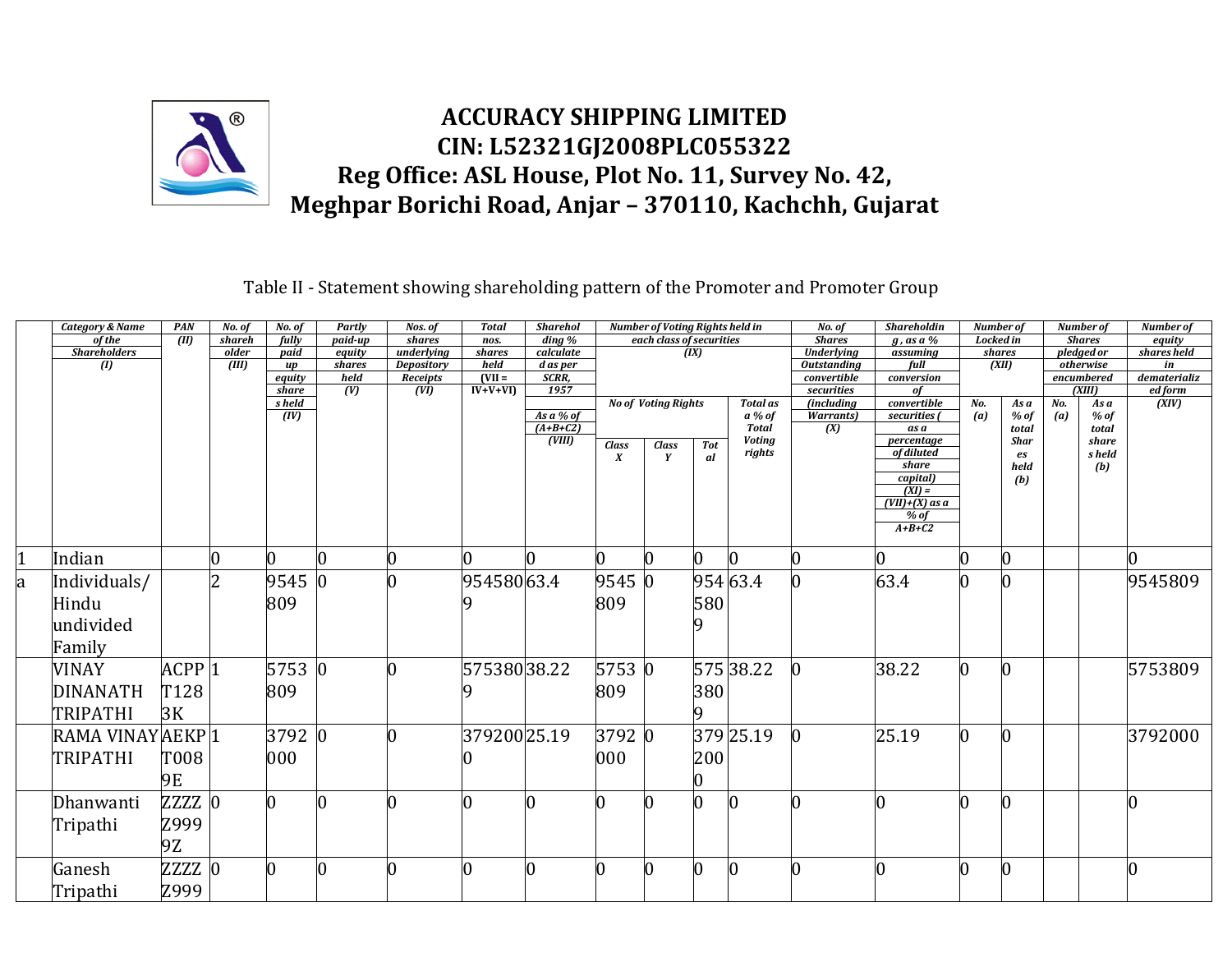

|                     |                     | 9Z                     |                |                |                |                |   |    |              |                |              |   |                |                 |  |                |
|---------------------|---------------------|------------------------|----------------|----------------|----------------|----------------|---|----|--------------|----------------|--------------|---|----------------|-----------------|--|----------------|
| Kailash<br>Tripathi |                     | ABIP<br>T234           | $\overline{0}$ | $\overline{0}$ | n.             | $\overline{0}$ |   | n  |              | h              | n            |   | $\Omega$       | $\vert 0 \vert$ |  |                |
|                     |                     | 0 <sub>P</sub>         |                |                |                |                |   |    |              |                |              |   |                |                 |  |                |
| Suresh              |                     | AAW 0                  | $\overline{0}$ | 10             | 0              | $\bf{0}$       | n | 0  | $\bf{0}$     | $\overline{0}$ | $\bf{0}$     | በ | $\overline{0}$ | $\bf{0}$        |  | $\overline{0}$ |
| Tripathi            |                     | <b>PT38</b><br>54D     |                |                |                |                |   |    |              |                |              |   |                |                 |  |                |
|                     | Savitri DubeyZZZZ 0 |                        | $\overline{0}$ | $\overline{0}$ | <sup>0</sup>   | $\overline{0}$ | n | O. | O            | $\overline{0}$ | $\bf{0}$     | U | $\overline{0}$ | $\vert 0 \vert$ |  | N              |
|                     |                     | Z999<br>9Z             |                |                |                |                |   |    |              |                |              |   |                |                 |  |                |
|                     | Malti Tiwari        | ZZZZ 0                 | $\overline{0}$ | $\overline{0}$ | $\overline{0}$ | $\overline{0}$ | n | 0  | 0            | $\overline{0}$ | $\bf{0}$     |   | $\overline{0}$ | $\overline{0}$  |  | $\overline{0}$ |
|                     |                     | Z999<br>9Z             |                |                |                |                |   |    |              |                |              |   |                |                 |  |                |
| Ansh                |                     | BHLPO                  | $\overline{0}$ | 0              | O              | $\bf{0}$       |   | 0  | N            | 0              | <sup>0</sup> | n | $\overline{0}$ | $\bf{0}$        |  | 0              |
| Tripathi            |                     | T222<br>4E             |                |                |                |                |   |    |              |                |              |   |                |                 |  |                |
| Anushka             |                     | BHLPO                  | $\overline{0}$ | $\bf{0}$       | 0              | $\bf{0}$       | U | O  | O            | $\overline{0}$ | 0            | በ | $\overline{0}$ | $\mathbf{0}$    |  | 0              |
| Tripathi            |                     | T222<br>2 <sub>C</sub> |                |                |                |                |   |    |              |                |              |   |                |                 |  |                |
| Ayushi              |                     | $BHLP$ <sub>0</sub>    | $\overline{0}$ | $\overline{0}$ | <sup>0</sup>   | $\bf{0}$       | n | 0  | n            | $\overline{0}$ | $\bf{0}$     | U | $\overline{0}$ | $\overline{0}$  |  | O              |
| Tripathi            |                     | T222<br>3D             |                |                |                |                |   |    |              |                |              |   |                |                 |  |                |
|                     | Jagdambapra AAXP 0  |                        | $\overline{0}$ | Ю              | 0              | $\bf{0}$       | n | O  | 0            | $\overline{0}$ | $\bf{0}$     | U | $\overline{0}$ | $\bf{0}$        |  | $\overline{0}$ |
|                     | sad Pandey          | P325<br>8 <sub>l</sub> |                |                |                |                |   |    |              |                |              |   |                |                 |  |                |
|                     | Sushila Devi        | $ZZZZ$ 0               | 0              | 0              | n              | $\Omega$       |   | ∩  |              | n              |              |   | 0              | $\bf{0}$        |  |                |
| Pandey              |                     | Z999<br>9Z             |                |                |                |                |   |    |              |                |              |   |                |                 |  |                |
|                     | Rajkumar            | ANUPO                  | $\overline{0}$ | Ю              | O.             | $\bf{0}$       | n | O  | <sup>0</sup> | $\overline{0}$ | 0            | n | $\overline{0}$ | $\bf{0}$        |  | $\overline{0}$ |
| Pandey              |                     | P477<br>0B             |                |                |                |                |   |    |              |                |              |   |                |                 |  |                |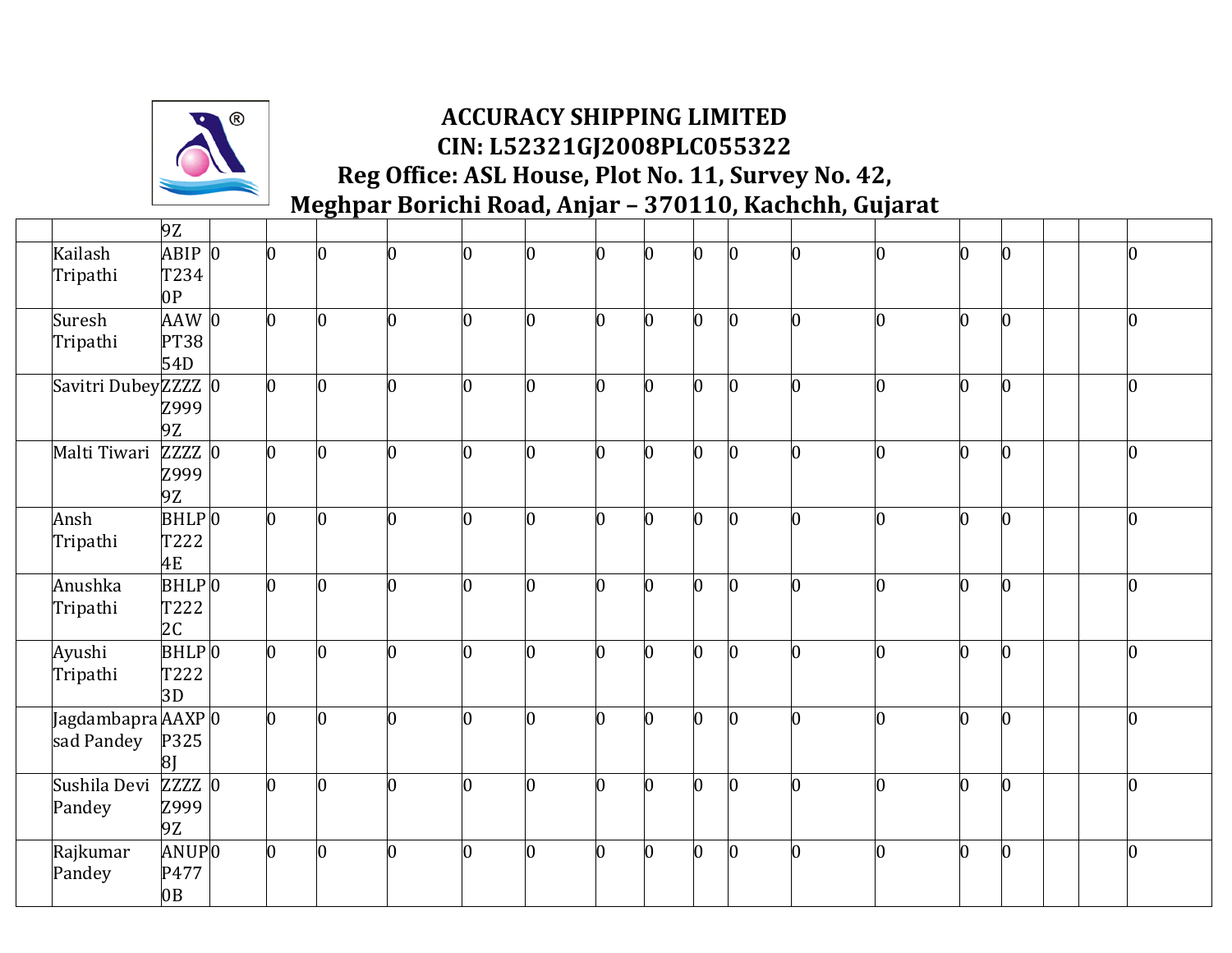

|                | Vivek PandeyCQDP0      |          |                | $\overline{0}$ | $\overline{0}$ | 0              | O.             | $\overline{0}$ | $\overline{0}$ | n              | $\mathbf{0}$            |          | l0             | $\overline{0}$ | 0              | $\overline{0}$ | l0       |  |
|----------------|------------------------|----------|----------------|----------------|----------------|----------------|----------------|----------------|----------------|----------------|-------------------------|----------|----------------|----------------|----------------|----------------|----------|--|
|                |                        | P740     |                |                |                |                |                |                |                |                |                         |          |                |                |                |                |          |  |
|                |                        | 7D       |                |                |                |                |                |                |                |                |                         |          |                |                |                |                |          |  |
|                | Tara                   | $ZZZZ$ 0 |                | $\overline{0}$ |                | $\overline{0}$ | $\bf{0}$       | $\overline{0}$ | $\overline{0}$ | U              | 0                       |          | $\bf{0}$       | $\overline{0}$ | O.             | $\overline{0}$ | n        |  |
|                | Rajkumar               | Z999     |                |                |                |                |                |                |                |                |                         |          |                |                |                |                |          |  |
|                | Shukla                 | 9Z       |                |                |                |                |                |                |                |                |                         |          |                |                |                |                |          |  |
|                | Hema Rajesh EOTP 0     |          |                | $\overline{0}$ | $\overline{0}$ | O.             | Ю              | $\overline{0}$ | $\overline{0}$ | O.             | $\bf{0}$                |          | O.             | 0              | 0              | $\overline{0}$ | U        |  |
|                | Mishra                 | M136     |                |                |                |                |                |                |                |                |                         |          |                |                |                |                |          |  |
|                |                        | 4E       |                |                |                |                |                |                |                |                |                         |          |                |                |                |                |          |  |
| $\mathbf b$    | Central                |          | $\overline{0}$ | 0              |                | l0             |                | $\overline{0}$ | b              | U              | 0                       |          | n              | $\overline{0}$ | 0              | $\overline{0}$ | n        |  |
|                | Government             |          |                |                |                |                |                |                |                |                |                         |          |                |                |                |                |          |  |
|                | / State                |          |                |                |                |                |                |                |                |                |                         |          |                |                |                |                |          |  |
|                | Government(            |          |                |                |                |                |                |                |                |                |                         |          |                |                |                |                |          |  |
|                | s)                     |          |                |                |                |                |                |                |                |                |                         |          |                |                |                |                |          |  |
| $\mathbf c$    | Financial              |          | $\overline{0}$ | n              |                | n              | 0              | O.             | b              | n              | O.                      |          | n              | $\Omega$       | n              | $\overline{0}$ | n        |  |
|                | Institutions/          |          |                |                |                |                |                |                |                |                |                         |          |                |                |                |                |          |  |
|                | <b>Banks</b>           |          |                | h              |                |                |                |                |                | U              |                         |          |                |                | <sup>0</sup>   |                |          |  |
| $\overline{d}$ | Any Other              |          | $\overline{0}$ |                |                | l0             | $\overline{0}$ | $\overline{0}$ | $\overline{0}$ |                | $\overline{0}$          |          | $\bf{0}$       | $\overline{0}$ |                | $\overline{0}$ | 0        |  |
|                | (specify)<br>Sub-Total |          | 2              | 9545 0         |                | l0             | 95458063.4     |                | 9545 0         |                |                         | 954 63.4 |                | 63.4           | $\Omega$       | $\overline{0}$ | 9545809  |  |
|                |                        |          |                | 809            |                |                |                |                | 809            |                | 580                     |          |                |                |                |                |          |  |
|                | (A)(1)                 |          |                |                |                |                |                |                |                |                | 9                       |          |                |                |                |                |          |  |
| $\overline{2}$ | Foreign                |          | $\overline{0}$ | $\overline{0}$ | $\bf{0}$       | 0              | $\bf{0}$       | $\bf{0}$       | $\bf{0}$       | 0              | $\overline{\mathbf{0}}$ |          | $\overline{0}$ | $\bf{0}$       | $\overline{0}$ | $\overline{0}$ | 0        |  |
| a              | Individuals            |          | $\overline{0}$ | $\overline{0}$ | l0             | n              | $\overline{0}$ | $\overline{0}$ | $\overline{0}$ | 0              | $\overline{0}$          |          | b              | $\overline{0}$ | <sup>0</sup>   | $\overline{0}$ | n        |  |
|                | (Non-                  |          |                |                |                |                |                |                |                |                |                         |          |                |                |                |                |          |  |
|                | Resident               |          |                |                |                |                |                |                |                |                |                         |          |                |                |                |                |          |  |
|                | Individuals/           |          |                |                |                |                |                |                |                |                |                         |          |                |                |                |                |          |  |
|                | Foreign                |          |                |                |                |                |                |                |                |                |                         |          |                |                |                |                |          |  |
|                | Individuals)           |          |                |                |                |                |                |                |                |                |                         |          |                |                |                |                |          |  |
| $\mathbf b$    | Government             |          | $\bf{0}$       | $\overline{0}$ | $\overline{0}$ | $\overline{0}$ | $\overline{0}$ | $\overline{0}$ | $\bf{0}$       | $\overline{0}$ | $\vert 0 \vert$         |          | $\bf{0}$       | $\overline{0}$ | $\overline{0}$ | $\overline{0}$ | $\Omega$ |  |
| C              | Institutions           |          | $\bf{0}$       | $\overline{0}$ | $\bf{0}$       | 0              | $\overline{0}$ | $\overline{0}$ | $\overline{0}$ | 0              | $\vert 0 \vert$         |          | $\bf{0}$       | $\overline{0}$ | $\overline{0}$ | $\overline{0}$ | O.       |  |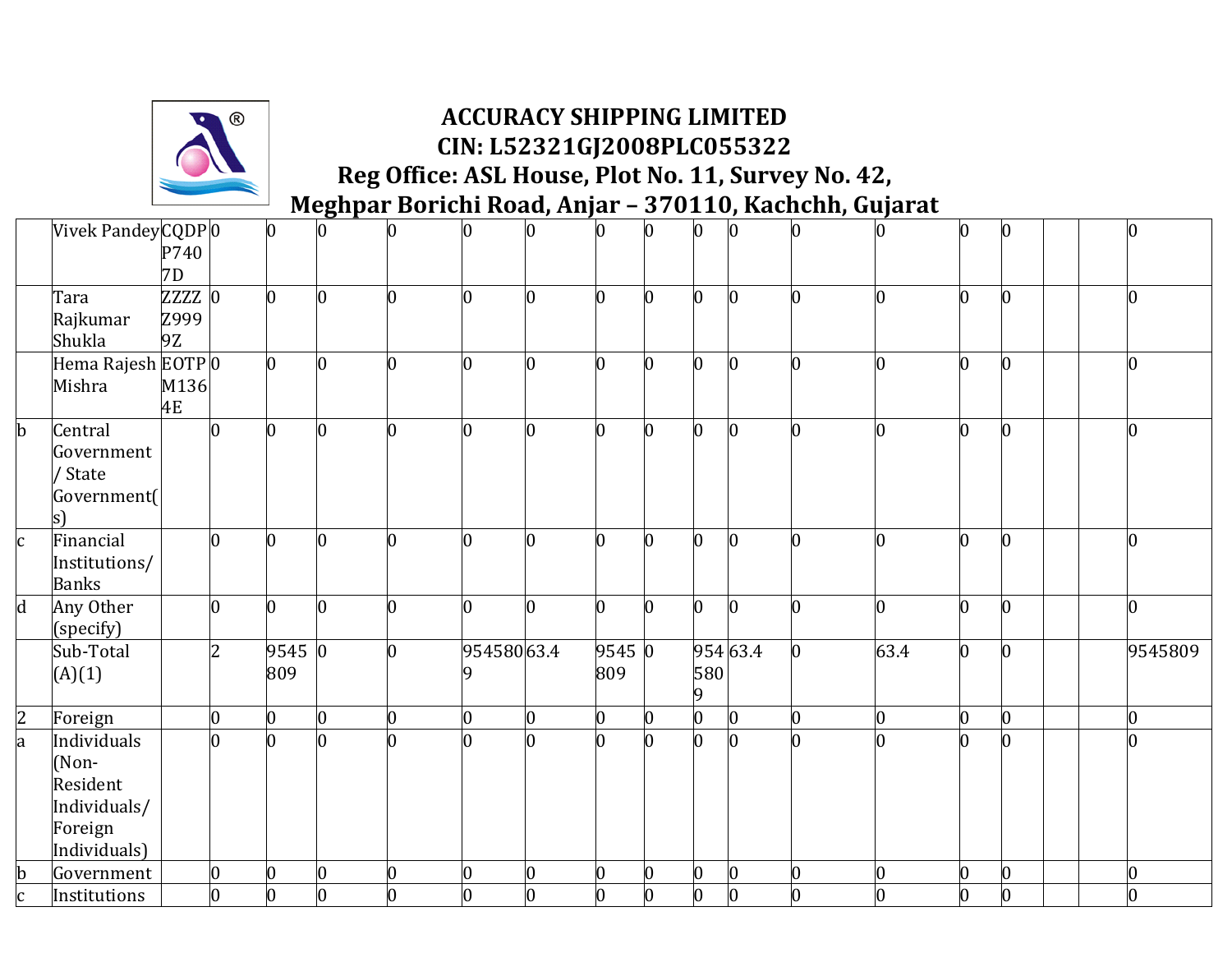

#### **ACCURACY SHIPPING LIMITED CIN: L52321GJ2008PLC055322 Reg Office: ASL House, Plot No. 11, Survey No. 42,**

**Meghpar Borichi Road, Anjar – 370110, Kachchh, Gujarat**

| $\mathbf d$ | Foreign         | 0 |        |   |            | 0 |        |     |          | $\Omega$ |      |   | 0                |         |
|-------------|-----------------|---|--------|---|------------|---|--------|-----|----------|----------|------|---|------------------|---------|
|             | Portfolio       |   |        |   |            |   |        |     |          |          |      |   |                  |         |
|             | Investor        |   |        |   |            |   |        |     |          |          |      |   |                  |         |
| e           | Any Other       |   |        |   |            |   |        |     |          |          |      |   | 0                |         |
|             | (specify)       |   |        |   |            |   |        |     |          |          |      |   |                  |         |
|             | Sub-Total       | 0 |        |   |            |   |        | C   |          |          |      | C | $\bf{0}$         |         |
|             | (A)(2)          |   |        |   |            |   |        |     |          |          |      |   |                  |         |
|             | Total           | າ | 9545 0 | 0 | 95458063.4 |   | 9545 0 |     | 954 63.4 |          | 63.4 | n | $\boldsymbol{0}$ | 9545809 |
|             | Shareholding    |   | 809    |   |            |   | 809    | 580 |          |          |      |   |                  |         |
|             | of Promoter     |   |        |   |            |   |        |     |          |          |      |   |                  |         |
|             | and             |   |        |   |            |   |        |     |          |          |      |   |                  |         |
|             | Promoter        |   |        |   |            |   |        |     |          |          |      |   |                  |         |
|             | Group $(A)=$    |   |        |   |            |   |        |     |          |          |      |   |                  |         |
|             | $(A)(1)+(A)(2)$ |   |        |   |            |   |        |     |          |          |      |   |                  |         |
|             |                 |   |        |   |            |   |        |     |          |          |      |   |                  |         |

Table III - Statement showing shareholding pattern of the Public shareholder

|             | Category & Name     | <b>PAN</b> | Nos. of | No. of | Partly  | Nos. of    | <b>Total</b> | <b>Sharehol</b> |                        | Number of Voting Rights held in |            |          | <b>No. of Shares</b> | <b>Total</b>     |     | Number of  |           | Number of       | Number of    |
|-------------|---------------------|------------|---------|--------|---------|------------|--------------|-----------------|------------------------|---------------------------------|------------|----------|----------------------|------------------|-----|------------|-----------|-----------------|--------------|
|             | of the              | (III)      | shareh  | fully  | paid-up | shares     | nos.         | ding %          |                        | each class of securities        |            |          | <b>Underlying</b>    | shareholdin      |     | Locked in  |           | Shares          | equity       |
|             | <b>Shareholders</b> |            | older   | paid   | equity  | underlying | shares       | calculate       |                        |                                 | (IX)       |          | <b>Outstanding</b>   | g, as a %        |     | shares     |           | pledged or      | shares held  |
|             | $\omega$            |            | (III)   | иp     | shares  | Depository | held         | d as per        |                        |                                 |            |          | convertible          | assuming         |     | (XII)      |           | otherwise       | in           |
|             |                     |            |         | equity | held    | Receipts   | $VII =$      | SCRR,           |                        |                                 |            |          | securities           | full             |     |            |           | encumbered      | dematerializ |
|             |                     |            |         | share  | (V)     | (VI)       | $IV+V+VI$    | 1957            |                        |                                 |            |          | <i>(including</i>    | conversion       |     |            |           | (XIII)          | ed form      |
|             |                     |            |         | s held |         |            |              | As a % of       |                        | <b>No of Voting Rights</b>      |            | Total as | <b>Warrants</b> )    | of               | No. | As a       | No.       | As a            | (XIV)        |
|             |                     |            |         | (IV)   |         |            |              | $(A+B+C2)$      |                        |                                 |            | a % of   | (X)                  | convertible      | (a) | % of       | (No       | % of            |              |
|             |                     |            |         |        |         |            |              | VIII            |                        |                                 |            | Total    |                      | securities       |     | total      |           | total           |              |
|             |                     |            |         |        |         |            |              |                 | <b>Class</b>           | <b>Class</b>                    | <b>Tot</b> | Voting   |                      | (as a            |     | Shar       | ap        | share<br>s held |              |
|             |                     |            |         |        |         |            |              |                 | $\boldsymbol{\lambda}$ |                                 | al         | rights   |                      | percentage       |     | es<br>held | pli       | (Mot            |              |
|             |                     |            |         |        |         |            |              |                 |                        |                                 |            |          |                      | of diluted       |     | (b)        | ca<br>ble |                 |              |
|             |                     |            |         |        |         |            |              |                 |                        |                                 |            |          |                      | share            |     |            |           | applic<br>able) |              |
|             |                     |            |         |        |         |            |              |                 |                        |                                 |            |          |                      | capital)<br>(XI) |     |            | (a)       | (h)             |              |
|             | Institutions        |            |         |        |         |            |              |                 |                        |                                 |            |          |                      |                  |     |            |           |                 |              |
| a           | Mutual              |            |         |        |         |            |              |                 |                        |                                 |            |          |                      |                  |     |            |           |                 |              |
|             | Funds/              |            |         |        |         |            |              |                 |                        |                                 |            |          |                      |                  |     |            |           |                 |              |
| $\mathbf b$ | Venture             |            |         |        |         |            |              |                 |                        |                                 |            |          |                      |                  |     |            |           |                 |              |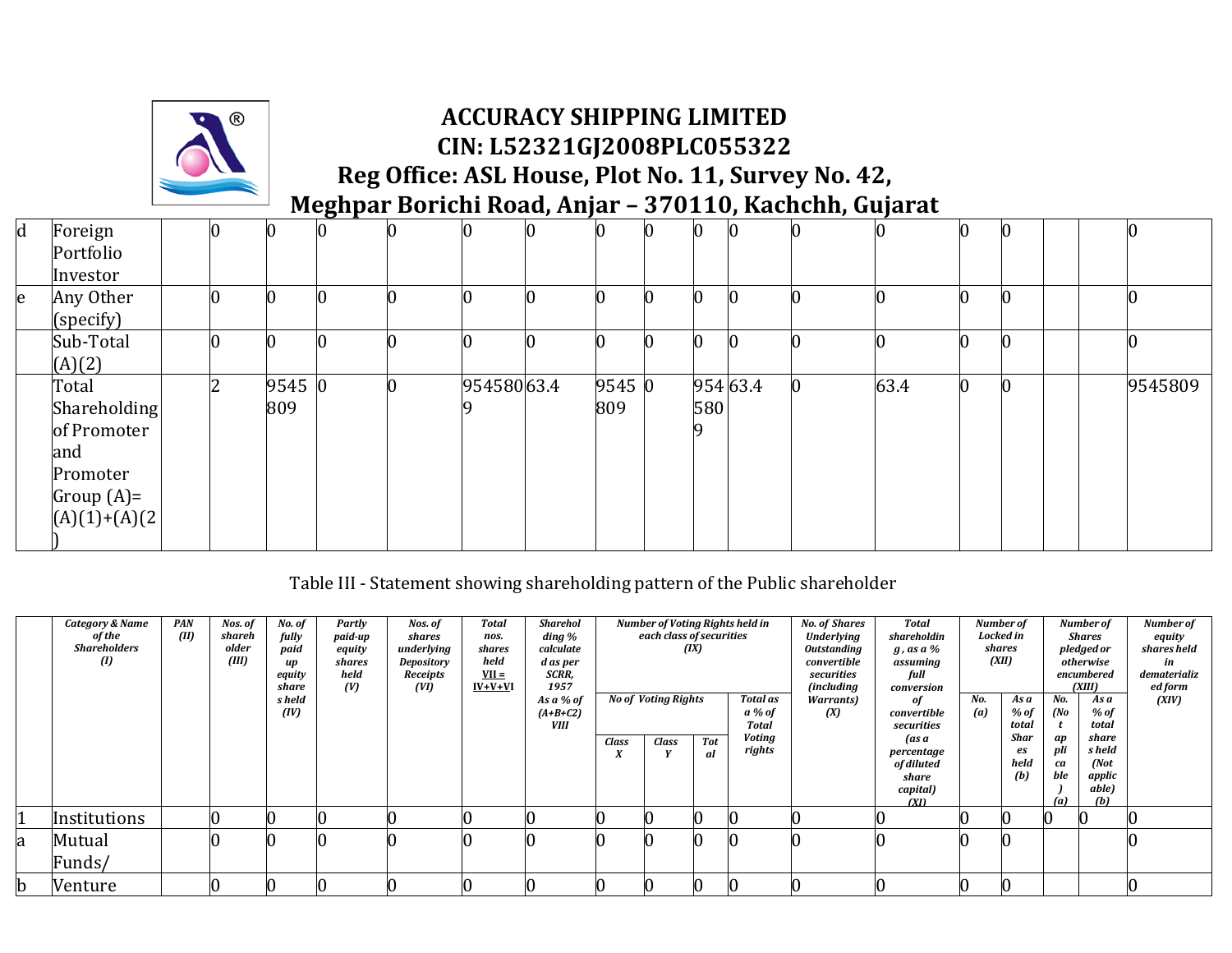

|              | Capital             |                   |                |                |                |                |                |          |                |   |     |           |                |       |          |                |         |
|--------------|---------------------|-------------------|----------------|----------------|----------------|----------------|----------------|----------|----------------|---|-----|-----------|----------------|-------|----------|----------------|---------|
|              | Funds               |                   |                |                |                |                |                |          |                |   |     |           |                |       |          |                |         |
| <sub>c</sub> | Alternate           |                   |                | 3424 0         |                | 0              | 3424002.27     |          | 3424 0         |   |     | 342 2.27  |                | 2.27  | $\Omega$ | $\overline{0}$ | 342400  |
|              | Investment          |                   |                | 00             |                |                |                |          | 00             |   | 400 |           |                |       |          |                |         |
|              | Funds               |                   |                |                |                |                |                |          |                |   |     |           |                |       |          |                |         |
|              | Micro               | AAFT <sub>1</sub> |                | $3424$ 0       |                | $\overline{0}$ | 3424002.27     |          | 3424 0         |   |     | 342 2.27  | O.             | 2.27  | $\Omega$ | $\overline{0}$ | 342400  |
|              | <b>Strategies</b>   | M648              |                | 00             |                |                |                |          | 00             |   | 400 |           |                |       |          |                |         |
|              | Fund                | 6R                |                |                |                |                |                |          |                |   |     |           |                |       |          |                |         |
| $\mathbf d$  | Foreign             |                   |                | 0              | Ю              | 0              | 0              | n        | 0              |   |     |           |                | U     |          | 0              |         |
|              | Venture             |                   |                |                |                |                |                |          |                |   |     |           |                |       |          |                |         |
|              | Capital             |                   |                |                |                |                |                |          |                |   |     |           |                |       |          |                |         |
|              | Investors           |                   |                |                |                |                |                |          |                |   |     |           |                |       |          |                |         |
| e            | Foreign             |                   | 3              | 1509 0         |                | $\overline{0}$ | 150940 10.03   |          | 1509 0         |   |     | 150 10.03 | $\overline{0}$ | 10.03 | n        | $\overline{0}$ | 1509400 |
|              | Portfolio           |                   |                | 400            |                |                |                |          | 400            |   | 940 |           |                |       |          |                |         |
|              | Investors           |                   |                |                |                |                |                |          |                |   |     |           |                |       |          |                |         |
|              | MassachusettAADC1   |                   |                | 1393 0         |                | O.             | 1393609.26     |          | 1393 0         |   |     | 139 9.26  |                | 9.26  |          | 0              | 1393600 |
|              | s Institute Of M893 |                   |                | 600            |                |                |                |          | 600            |   | 360 |           |                |       |          |                |         |
|              | Technology          | 1A                |                |                |                |                |                |          |                |   |     |           |                |       |          |                |         |
|              | Financial           |                   | 0              | $\overline{0}$ | n              | n              | $\overline{0}$ | $\Omega$ | $\overline{0}$ |   |     | n         |                | O     | n        | $\overline{0}$ |         |
|              | Institutions/       |                   |                |                |                |                |                |          |                |   |     |           |                |       |          |                |         |
|              | <b>Banks</b>        |                   |                |                |                |                |                |          |                |   |     |           |                |       |          |                |         |
| g            | Insurance           |                   | O              | 0              | $\overline{0}$ | n              | 0              | n        | $\bf{0}$       |   |     |           |                |       |          | $\overline{0}$ |         |
|              | Companies           |                   |                |                |                |                |                |          |                |   |     |           |                |       |          |                |         |
| $\mathbf{h}$ | Provident           |                   | U              | $\Omega$       | n              |                | <sup>0</sup>   | O.       | O.             |   |     |           |                |       |          | $\overline{0}$ |         |
|              | Funds/              |                   |                |                |                |                |                |          |                |   |     |           |                |       |          |                |         |
|              | Pension             |                   |                |                |                |                |                |          |                |   |     |           |                |       |          |                |         |
|              | Funds               |                   |                |                |                |                |                |          |                |   |     |           |                |       |          |                |         |
|              | Any Other           |                   | $\overline{0}$ | $\overline{0}$ | $\overline{0}$ | l0             | $\overline{0}$ | $\Omega$ | $\overline{0}$ | n | n   | $\Omega$  | 0              | 0     | $\Omega$ | $\overline{0}$ | n       |
|              | (specify)           |                   |                |                |                |                |                |          |                |   |     |           |                |       |          |                |         |
|              | Sub-Total           |                   | 4              | 1851 0         |                | 0              | 185180 12.3    |          | 1851 0         |   |     | 185 12.3  |                | 12.3  |          | $\bf{0}$       | 1851800 |
|              | (B)(1)              |                   |                | 800            |                |                | 0              |          | 800            |   | 180 |           |                |       |          |                |         |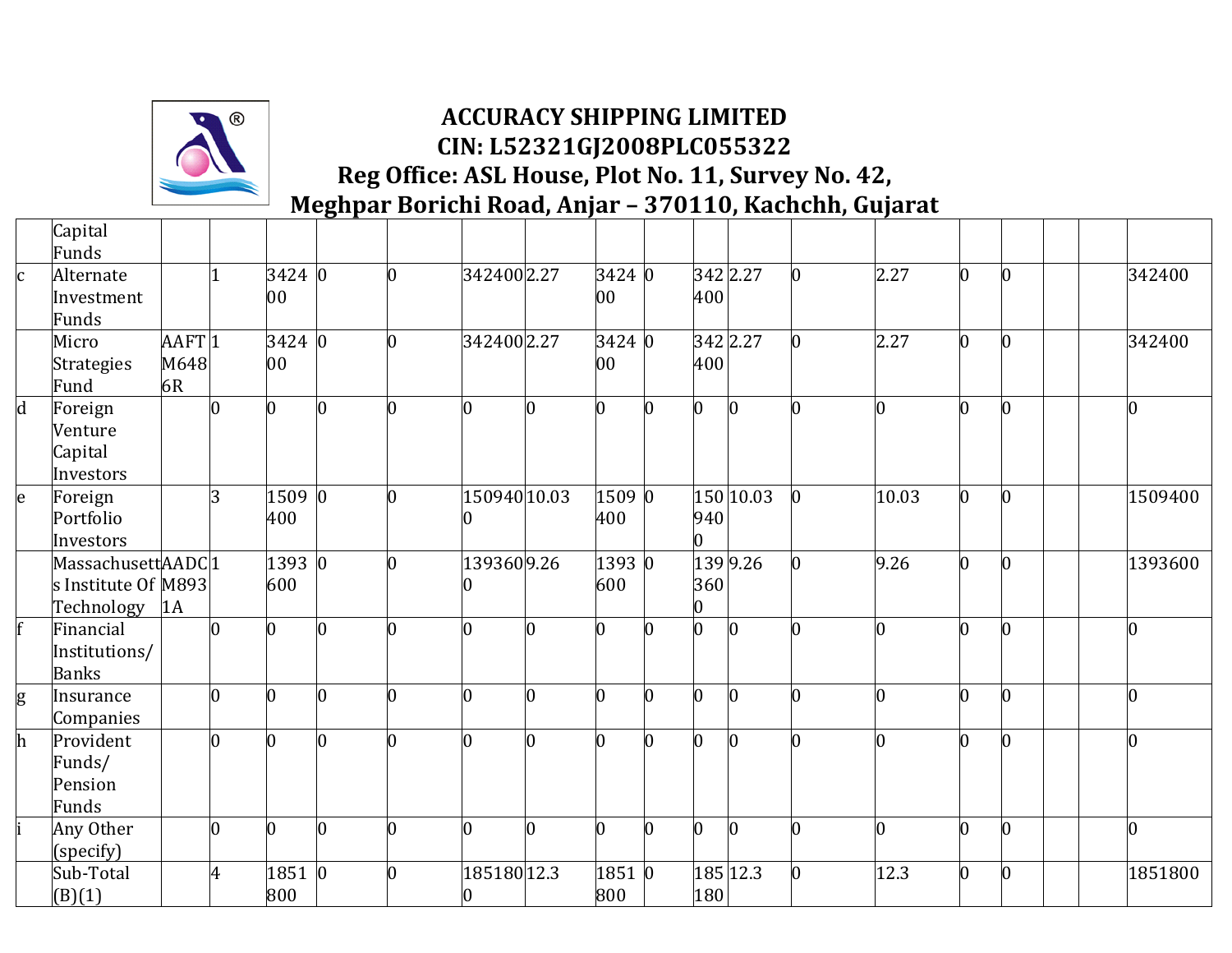

|                |                                                                                                   |                        |      |               |                |                |                   |                |                           |   | l0  |           |          |                |          |                |                |                |                |
|----------------|---------------------------------------------------------------------------------------------------|------------------------|------|---------------|----------------|----------------|-------------------|----------------|---------------------------|---|-----|-----------|----------|----------------|----------|----------------|----------------|----------------|----------------|
| $\overline{2}$ | Central<br>Government<br>/ State                                                                  |                        | n    | n.            | $\overline{0}$ | n              | $\overline{0}$    | $\overline{0}$ | $\overline{0}$            | n | l0  | IO.       | n        | O.             | n        | $\overline{0}$ |                |                | O.             |
|                | Government(<br>s)/ President<br>of India                                                          |                        |      |               |                |                |                   |                |                           |   |     |           |          |                |          |                |                |                |                |
|                | Sub-Total<br>(B)(2)                                                                               |                        |      |               | $\overline{0}$ |                | 0                 | $\bf{0}$       | $\bf{0}$                  |   | U   | $\bf{0}$  | 0        | 0              |          | $\bf{0}$       |                |                | 0              |
| $\overline{3}$ | Non-<br>institutions                                                                              |                        | n    | n.            | $\overline{0}$ | 0              | $\overline{0}$    | $\Omega$       | $\overline{0}$            | 0 | n   | $\bf{0}$  | n        | $\overline{0}$ | n        | $\bf{0}$       | $\overline{0}$ | $\bf{0}$       | $\overline{0}$ |
| a              | Individuals -                                                                                     |                        | 2835 | 2192 0<br>755 |                | $\overline{0}$ | 21927514.56<br>15 |                | 2192 0<br>755             |   | 275 | 219 14.56 | $\bf{0}$ | 14.56          | $\Omega$ | $\bf{0}$       | $\overline{0}$ | $\overline{0}$ | 2192755        |
|                | Individual<br>shareholders<br>holding<br>nominal<br>share capital<br>up to Rs. 2<br>lakhs.        |                        | 2819 | 8496 0<br>10  |                | U              | 8496105.64        |                | 8496 0<br>10 <sup>°</sup> |   | 610 | 849 5.64  | $\bf{0}$ | 5.64           | n        | $\overline{0}$ |                |                | 849610         |
| ii             | Individual<br>shareholders<br>holding<br>nominal<br>share capital<br>in excess of<br>Rs. 2 lakhs. |                        | 16   | 1343 0<br>145 |                | $\overline{0}$ | 1343148.92        |                | 1343 0<br>145             |   | 314 | 1348.92   | $\bf{0}$ | 8.92           | O.       | $\bf{0}$       |                |                | 1343145        |
|                | Manojsingh<br>Jadoun                                                                              | $AFIPJ$ 1<br>7414<br>E |      | 4000 0<br>00  |                | n              | 4000002.66        |                | 4000 0<br>00              |   | 000 | 400 2.66  | $\Omega$ | 2.66           | n        | $\bf{0}$       |                |                | 400000         |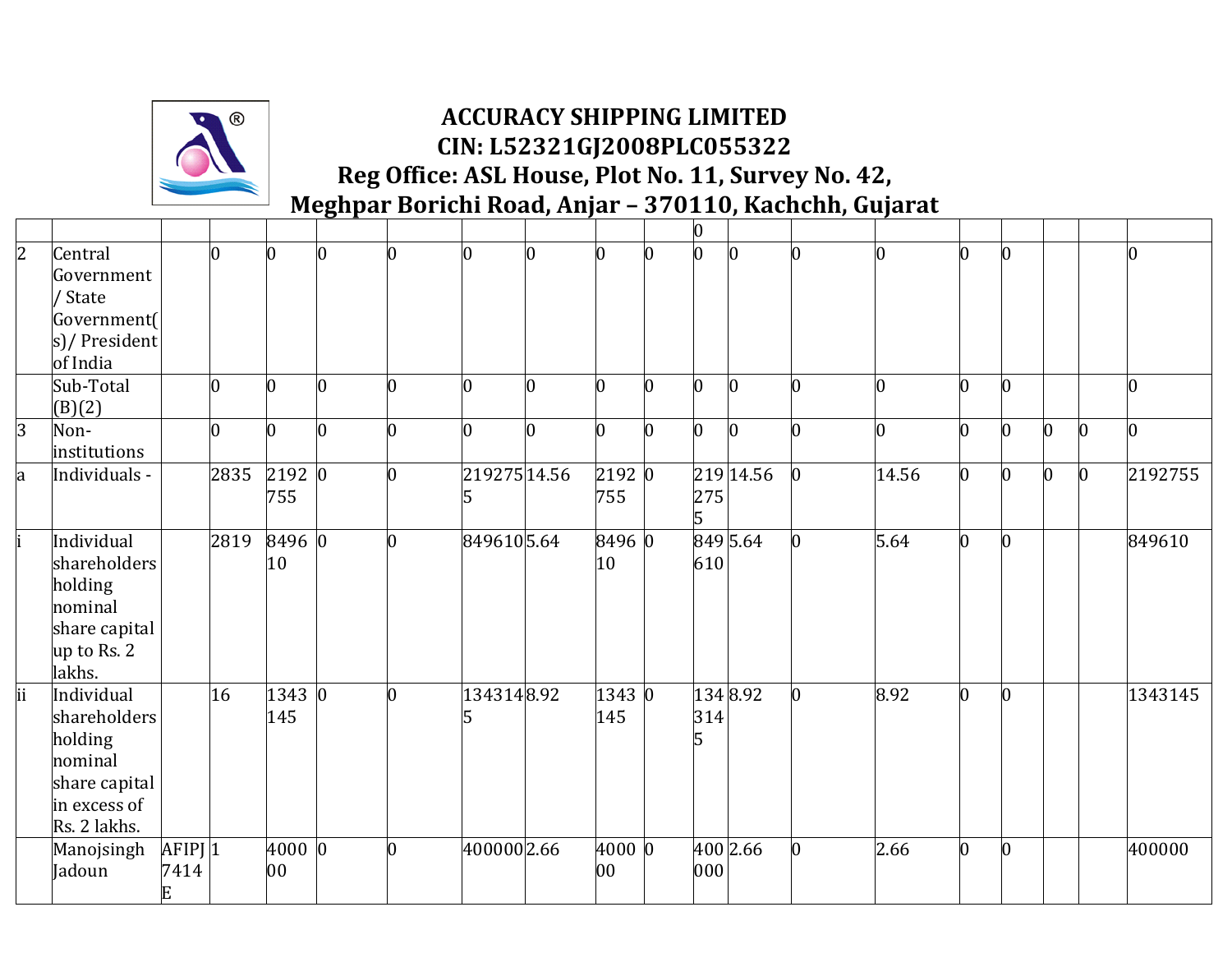

|             | Sanjay<br><b>Ihanwar</b>                                                     | AHQP <sub>1</sub><br>[1970]<br>R |                | $1701$ 0<br>08        | $\mathbf o$    | $\overline{0}$ | 1701081.13     |                | 17010<br>08   |   | 108      | 170 1.13   | $\overline{0}$ | 1.13 | $\vert 0 \vert$ | $\overline{0}$ | 170108  |
|-------------|------------------------------------------------------------------------------|----------------------------------|----------------|-----------------------|----------------|----------------|----------------|----------------|---------------|---|----------|------------|----------------|------|-----------------|----------------|---------|
| $\mathbf b$ | <b>NBFCs</b><br>registered<br>with RBI                                       |                                  | l0             | 0                     | $\overline{0}$ | 0              | $\overline{0}$ | $\overline{0}$ | $\bf{0}$      | n |          | $\Omega$   |                | 0    | 0               | 0              |         |
| c           | Employee<br>Trusts                                                           |                                  | $\overline{0}$ | 0                     | $\overline{0}$ | $\overline{0}$ | 0              | 0              | 0             |   |          |            |                | 0    |                 | $\bf{0}$       |         |
| $\mathbf d$ | <b>Overseas</b><br>Depositories<br>(holding<br>DRs)<br>(balancing<br>figure) |                                  | $\Omega$       | O.                    | $\Omega$       | l0             | $\overline{0}$ | $\Omega$       | b             | U |          | n          | 0              | n    | n               | $\overline{0}$ |         |
| e           | Any Other<br>(specify)                                                       |                                  | 105            | 1465 0<br>636         |                | l0             | 1465639.73     |                | 1465 0<br>636 |   | 563      | 146 9.73   |                | 9.73 | b               | $\overline{0}$ | 1465636 |
|             | Trusts                                                                       |                                  |                | 6801 0<br>8           |                | n              | 68018 0.45     |                | 68010<br>8    |   | 18       | 680 0.45   |                | 0.45 | 0               | $\overline{0}$ | 68018   |
|             | <b>HUF</b>                                                                   |                                  | 36             | 9483 0                |                | $\overline{0}$ | 94832 0.63     |                | 9483 0        |   | 32       | 948 0.63   |                | 0.63 | 0               | $\overline{0}$ | 94832   |
|             | Non-<br>Resident<br>Indian (NRI)                                             |                                  | 27             | $\sqrt{1141}$ 0<br>01 |                | 0              | 1141010.76     |                | 1141 0<br>01  |   | 101      | 114 0.76   |                | 0.76 | 0               | $\overline{0}$ | 114101  |
|             | <b>LLP</b>                                                                   |                                  | 3              | 1753 0<br>6           |                | $\overline{0}$ | 17536 0.12     |                | 1753 0        |   | 36       | 175 0.12   |                | 0.12 | 0               | $\overline{0}$ | 17536   |
|             | Clearing<br>member                                                           |                                  | 19             | 1386 0                |                | $\overline{0}$ | 13861 0.09     |                | 1386 0        |   | 61       | 138 0.09   |                | 0.09 | $\vert 0 \vert$ | $\overline{0}$ | 13861   |
|             | <b>Bodies</b><br>Corporate                                                   |                                  | 19             | $1157$ 0<br>288       |                | $\overline{0}$ | 1157287.69     |                | 11570<br>288  |   | 728<br>8 | 115   7.69 | 0              | 7.69 | $\Omega$        | $\overline{0}$ | 1157288 |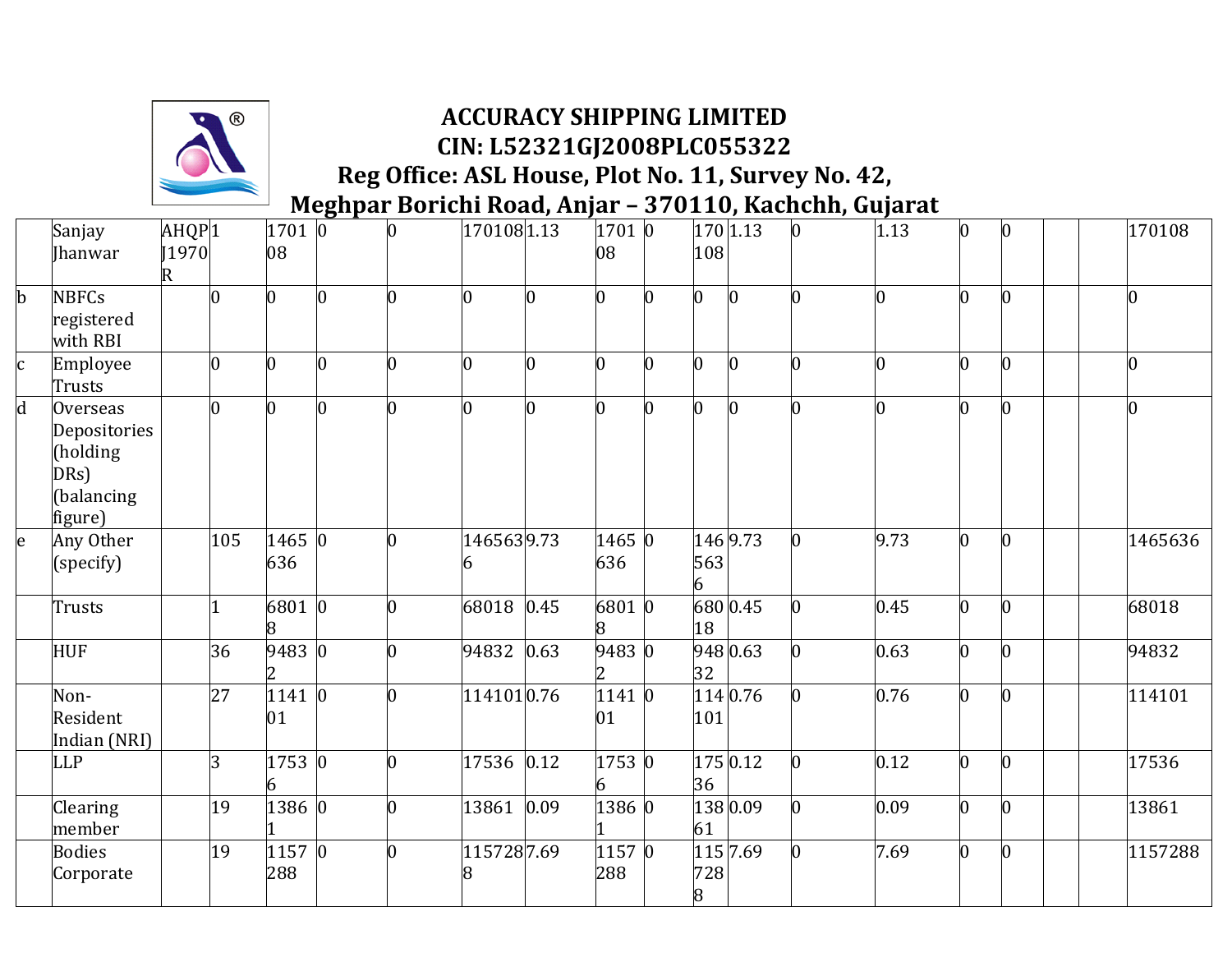

| Sub-Total          |                   | 2940 | 3658 0 |          | 36583924.29 | 3658 0 |          | 365 24.29 | 24.29 | Ю               | 3658391 |
|--------------------|-------------------|------|--------|----------|-------------|--------|----------|-----------|-------|-----------------|---------|
| (B)(3)             |                   |      | 391    |          |             | 391    | 839      |           |       |                 |         |
|                    |                   |      |        |          |             |        |          |           |       |                 |         |
| Total Public       |                   | 2944 | 5510 0 |          | 55101936.59 | 55100  |          | 551 36.59 | 36.59 | $\vert 0 \vert$ | 5510191 |
| Shareholding       |                   |      | 191    |          |             | 191    | 019      |           |       |                 |         |
| $(B)$ =            |                   |      |        |          |             |        |          |           |       |                 |         |
| $(B)(1)+(B)(2)$    |                   |      |        |          |             |        |          |           |       |                 |         |
| $(+ (B)(3)$        |                   |      |        |          |             |        |          |           |       |                 |         |
| Europlus           | AACC <sub>1</sub> |      | 5431 0 |          | 5431593.61  | 5431 0 | 543 3.61 |           | 3.61  | Ю               | 543159  |
| <b>One Reality</b> | E559              |      | 59     |          |             | 59     | 159      |           |       |                 |         |
| Private            | 9D                |      |        |          |             |        |          |           |       |                 |         |
| Limited            |                   |      |        |          |             |        |          |           |       |                 |         |
| Pantomath          | AAJC 1            |      | 3971 0 | $\Omega$ | 3971062.64  | 39710  | 397 2.64 |           | 2.64  | $\vert 0 \vert$ | 397106  |
| Finance            | P145              |      | 06     |          |             | 06     | 106      |           |       |                 |         |
| Private            | 4B                |      |        |          |             |        |          |           |       |                 |         |
| Limited            |                   |      |        |          |             |        |          |           |       |                 |         |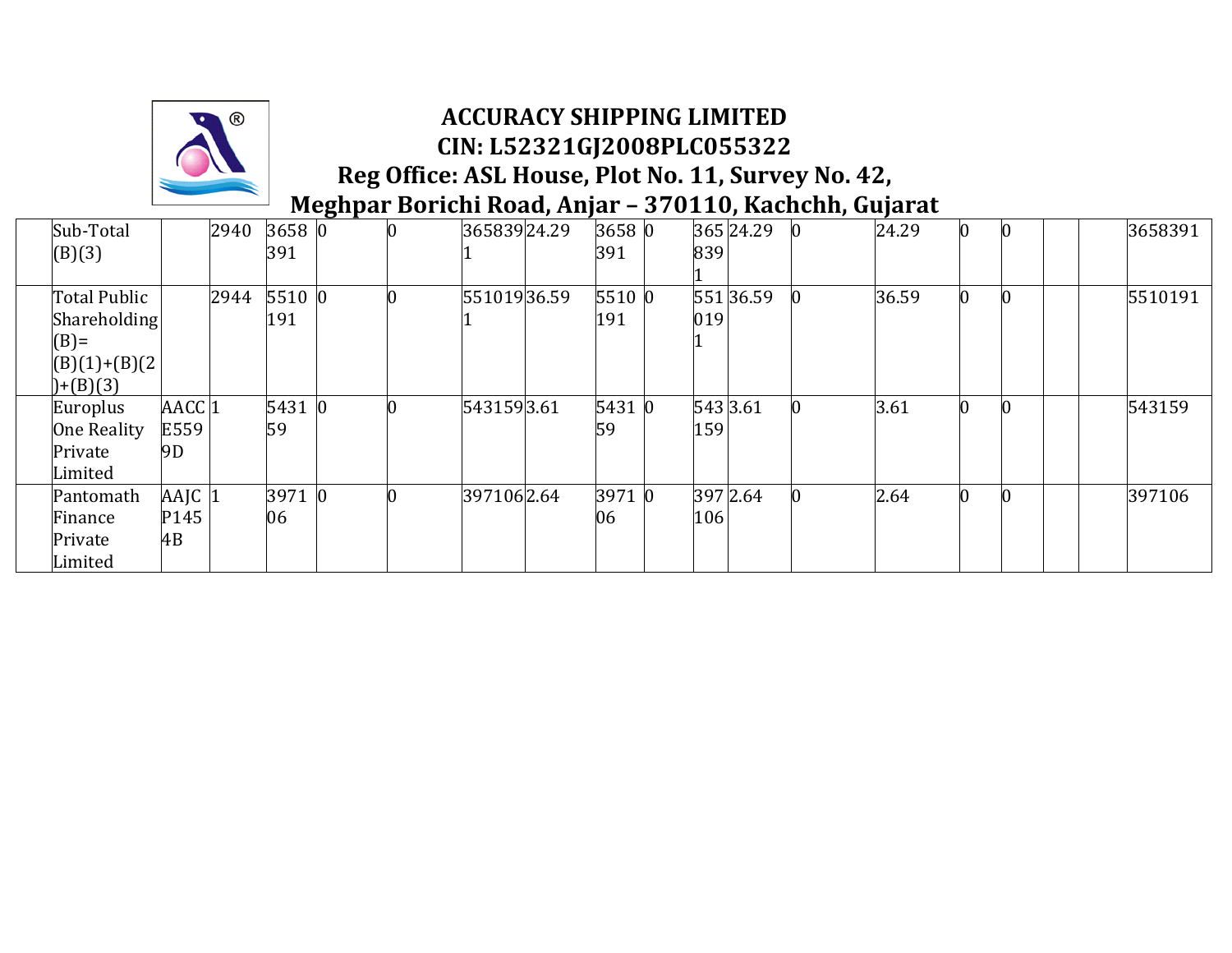

Table IV - Statement showing shareholding pattern of the Non Promoter- Non Public shareholder

| <b>Shares</b><br>of the<br>$\overline{(\mathbf{m})}$<br>$\frac{d\ln q}{d}$<br>each class of securities<br>shareholdin<br><b>Locked</b> in<br><b>Shares</b><br>shareh<br>fully<br>$p$ aid-up<br>shares<br>shares<br><b>Shareholders</b><br>(IX)<br><b>Underlying</b><br>pledged or<br>$p$ aid<br>underlying<br>held<br>calculate<br>$g$ , as a %<br>shares<br>older<br>equity<br>$[VII =$<br><b>Outstanding</b><br>(XII)<br>otherwise<br>(III)<br>shares<br>Depository<br>d as per<br>assuming<br>$\left( 0\right)$<br>up<br>$IV+V+V1$<br>SCRR,<br>held<br>Receipts<br>convertible<br>full<br>encumbered<br>equity<br>1957<br>$\overline{(\mathbf{V})}$<br>(VI)<br>(XIII)<br>securities<br>share<br>conversion<br>As a % of<br><b>No of Voting Rights</b><br>s held<br><i>(including</i><br>No.<br>No.<br><b>Total as</b><br>of<br>As a<br>As a<br>$(A+B+C2)$<br>$\overline{(IV)}$<br>convertible<br>(No<br>a % of<br><b>Warrants</b> )<br>$%$ of<br>$%$ of<br>(VIII)<br><b>Total</b><br>$\overline{(X)}$<br>securities (<br>total<br>total<br>t<br><b>Voting</b><br>as a<br><b>Shar</b><br>share<br>$\emph{ap}$<br><b>Class</b><br>Tot<br><b>Class</b><br>rights<br>pli<br>s held<br>percentage<br>es<br>$\boldsymbol{X}$<br>Y<br>al<br>of diluted<br>(Not<br>held<br>ca<br>share<br>ble<br>$\emph{applic}$<br>capital)<br>able)<br>$\overline{(\overline{X}}$<br>$\vert$ 1<br>Custodian/D<br>0<br>$\bf{0}$<br>0<br>0<br>0<br>$\bf{0}$<br>0<br>Ю<br>Ю<br>R Holder | Number of               |
|-------------------------------------------------------------------------------------------------------------------------------------------------------------------------------------------------------------------------------------------------------------------------------------------------------------------------------------------------------------------------------------------------------------------------------------------------------------------------------------------------------------------------------------------------------------------------------------------------------------------------------------------------------------------------------------------------------------------------------------------------------------------------------------------------------------------------------------------------------------------------------------------------------------------------------------------------------------------------------------------------------------------------------------------------------------------------------------------------------------------------------------------------------------------------------------------------------------------------------------------------------------------------------------------------------------------------------------------------------------------------------------------------------------------------------------------------------------------|-------------------------|
|                                                                                                                                                                                                                                                                                                                                                                                                                                                                                                                                                                                                                                                                                                                                                                                                                                                                                                                                                                                                                                                                                                                                                                                                                                                                                                                                                                                                                                                                   | equity                  |
|                                                                                                                                                                                                                                                                                                                                                                                                                                                                                                                                                                                                                                                                                                                                                                                                                                                                                                                                                                                                                                                                                                                                                                                                                                                                                                                                                                                                                                                                   | shares held             |
|                                                                                                                                                                                                                                                                                                                                                                                                                                                                                                                                                                                                                                                                                                                                                                                                                                                                                                                                                                                                                                                                                                                                                                                                                                                                                                                                                                                                                                                                   | in                      |
|                                                                                                                                                                                                                                                                                                                                                                                                                                                                                                                                                                                                                                                                                                                                                                                                                                                                                                                                                                                                                                                                                                                                                                                                                                                                                                                                                                                                                                                                   | dematerializ<br>ed form |
|                                                                                                                                                                                                                                                                                                                                                                                                                                                                                                                                                                                                                                                                                                                                                                                                                                                                                                                                                                                                                                                                                                                                                                                                                                                                                                                                                                                                                                                                   | (XIV)                   |
|                                                                                                                                                                                                                                                                                                                                                                                                                                                                                                                                                                                                                                                                                                                                                                                                                                                                                                                                                                                                                                                                                                                                                                                                                                                                                                                                                                                                                                                                   | $\overline{(Not)}$      |
|                                                                                                                                                                                                                                                                                                                                                                                                                                                                                                                                                                                                                                                                                                                                                                                                                                                                                                                                                                                                                                                                                                                                                                                                                                                                                                                                                                                                                                                                   | Applicable)             |
|                                                                                                                                                                                                                                                                                                                                                                                                                                                                                                                                                                                                                                                                                                                                                                                                                                                                                                                                                                                                                                                                                                                                                                                                                                                                                                                                                                                                                                                                   |                         |
|                                                                                                                                                                                                                                                                                                                                                                                                                                                                                                                                                                                                                                                                                                                                                                                                                                                                                                                                                                                                                                                                                                                                                                                                                                                                                                                                                                                                                                                                   |                         |
|                                                                                                                                                                                                                                                                                                                                                                                                                                                                                                                                                                                                                                                                                                                                                                                                                                                                                                                                                                                                                                                                                                                                                                                                                                                                                                                                                                                                                                                                   |                         |
|                                                                                                                                                                                                                                                                                                                                                                                                                                                                                                                                                                                                                                                                                                                                                                                                                                                                                                                                                                                                                                                                                                                                                                                                                                                                                                                                                                                                                                                                   |                         |
|                                                                                                                                                                                                                                                                                                                                                                                                                                                                                                                                                                                                                                                                                                                                                                                                                                                                                                                                                                                                                                                                                                                                                                                                                                                                                                                                                                                                                                                                   |                         |
|                                                                                                                                                                                                                                                                                                                                                                                                                                                                                                                                                                                                                                                                                                                                                                                                                                                                                                                                                                                                                                                                                                                                                                                                                                                                                                                                                                                                                                                                   | 0                       |
|                                                                                                                                                                                                                                                                                                                                                                                                                                                                                                                                                                                                                                                                                                                                                                                                                                                                                                                                                                                                                                                                                                                                                                                                                                                                                                                                                                                                                                                                   |                         |
| $\overline{2}$<br>n<br>l0<br>Employee<br><sup>0</sup><br>$\vert 0 \vert$<br>IN<br>n<br>0<br>n<br>Ю                                                                                                                                                                                                                                                                                                                                                                                                                                                                                                                                                                                                                                                                                                                                                                                                                                                                                                                                                                                                                                                                                                                                                                                                                                                                                                                                                                | O                       |
| <b>Benefit Trust</b>                                                                                                                                                                                                                                                                                                                                                                                                                                                                                                                                                                                                                                                                                                                                                                                                                                                                                                                                                                                                                                                                                                                                                                                                                                                                                                                                                                                                                                              |                         |
| (under SEBI                                                                                                                                                                                                                                                                                                                                                                                                                                                                                                                                                                                                                                                                                                                                                                                                                                                                                                                                                                                                                                                                                                                                                                                                                                                                                                                                                                                                                                                       |                         |
| (Share based                                                                                                                                                                                                                                                                                                                                                                                                                                                                                                                                                                                                                                                                                                                                                                                                                                                                                                                                                                                                                                                                                                                                                                                                                                                                                                                                                                                                                                                      |                         |
| Employee                                                                                                                                                                                                                                                                                                                                                                                                                                                                                                                                                                                                                                                                                                                                                                                                                                                                                                                                                                                                                                                                                                                                                                                                                                                                                                                                                                                                                                                          |                         |
| Benefit)                                                                                                                                                                                                                                                                                                                                                                                                                                                                                                                                                                                                                                                                                                                                                                                                                                                                                                                                                                                                                                                                                                                                                                                                                                                                                                                                                                                                                                                          |                         |
|                                                                                                                                                                                                                                                                                                                                                                                                                                                                                                                                                                                                                                                                                                                                                                                                                                                                                                                                                                                                                                                                                                                                                                                                                                                                                                                                                                                                                                                                   |                         |
| Regulations,                                                                                                                                                                                                                                                                                                                                                                                                                                                                                                                                                                                                                                                                                                                                                                                                                                                                                                                                                                                                                                                                                                                                                                                                                                                                                                                                                                                                                                                      |                         |
| 2014)                                                                                                                                                                                                                                                                                                                                                                                                                                                                                                                                                                                                                                                                                                                                                                                                                                                                                                                                                                                                                                                                                                                                                                                                                                                                                                                                                                                                                                                             |                         |
| Total Non-<br>0<br>$\overline{0}$<br>0<br>0<br>0<br>0<br>$\bf{0}$<br>0<br>$\bf{0}$<br>10                                                                                                                                                                                                                                                                                                                                                                                                                                                                                                                                                                                                                                                                                                                                                                                                                                                                                                                                                                                                                                                                                                                                                                                                                                                                                                                                                                          | $\bf{0}$                |
| Promoter-                                                                                                                                                                                                                                                                                                                                                                                                                                                                                                                                                                                                                                                                                                                                                                                                                                                                                                                                                                                                                                                                                                                                                                                                                                                                                                                                                                                                                                                         |                         |
| Non Public                                                                                                                                                                                                                                                                                                                                                                                                                                                                                                                                                                                                                                                                                                                                                                                                                                                                                                                                                                                                                                                                                                                                                                                                                                                                                                                                                                                                                                                        |                         |
| Shareholding                                                                                                                                                                                                                                                                                                                                                                                                                                                                                                                                                                                                                                                                                                                                                                                                                                                                                                                                                                                                                                                                                                                                                                                                                                                                                                                                                                                                                                                      |                         |
| $(C)=$                                                                                                                                                                                                                                                                                                                                                                                                                                                                                                                                                                                                                                                                                                                                                                                                                                                                                                                                                                                                                                                                                                                                                                                                                                                                                                                                                                                                                                                            |                         |
| $(C)(1)+(C)(2)$                                                                                                                                                                                                                                                                                                                                                                                                                                                                                                                                                                                                                                                                                                                                                                                                                                                                                                                                                                                                                                                                                                                                                                                                                                                                                                                                                                                                                                                   |                         |
|                                                                                                                                                                                                                                                                                                                                                                                                                                                                                                                                                                                                                                                                                                                                                                                                                                                                                                                                                                                                                                                                                                                                                                                                                                                                                                                                                                                                                                                                   |                         |